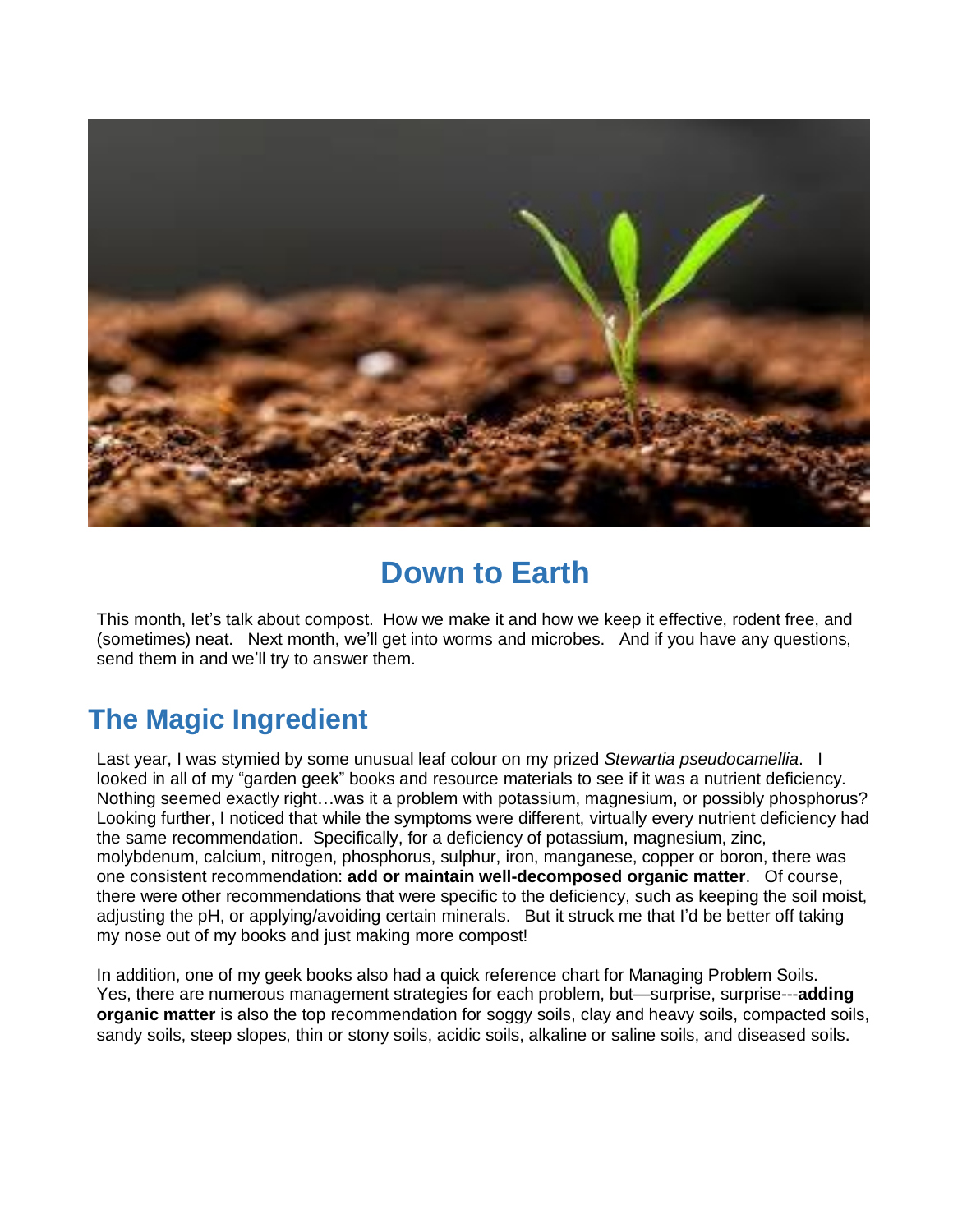### **How to Make It**

Let's be honest. There are lots of resources on line and in libraries about how to make compost. So rather than repeating the information here, let's hear the local advice of some of our members:

#### Lynn Doyle

The key elements of all home composting are no meat, no animal faeces in compost that will be going on edible crops, no invasive species or seeds. Make the container rodent proof and try to place it in an area where it will get warmth from the sun. Try to ensure that additions to the pile are in smaller pieces so they break down faster. Keep the pile moist, not wet. Turn or aerate it regularly to speed breakdown. When it is ready to be emptied, leave some matured material in the bin as a source of microbes to start the process going again, much like a yogurt or sourdough.

#### Barbara Annable

For over 30 years, Barbara and her husband have been digging a hole in the garden about as deep as a spade. They put in organic matter from the kitchen, cut it up well with the spade, and cover it with soil from the hole. They do this year-round and never have had a problem finding a place to dig, sometimes between rows of vegetables. No compost pile for them. It seems to work well, with lots of worms everywhere in the soil. Chopped up veggies disappear within a couple of weeks, although egg shells take a little longer.

#### Pam McCready

Pam uses one of the big black plastic bins. She includes all raw kitchen peelings and coffee grounds, but no meats, bread products or items that could attract rodents. She also adds garden weeds and trimmings (especially when they include soil, but is careful to exclude seeds and roots from invasive species. She adds a bit of water in the summer, and turns it from time to time with a fork. She has lots of worms in the pile. In the past, she has raked up leaves in the spring and stockpiled them for layering with grass trimmings. However, this year she is going to try leaving the fallen leaves where they are and covering them with mulch. She is also going to try drilling some holes in her compost bin to improve aeration. She hasn't yet tried any additives to accelerate breakdown, but is tempted to try.

#### Al Chomica

Al is the master of compost, and we will also feature information on his thermodynamic piles next month in our Keener's Korner. But in the meantime, Al notes the importance of devising rain covers for all of his compost heaps to prevent them from getting drowned out. He doesn't shy away from adding materials to his compost that often attract raccoons and rodents (like flour and grains, fruit mashes, cooked food, bones etc), so he is constantly battling to keep the critters out. He also uses unconventional tools (such as the cement mixer we previously featured in the newsletter) and an old kitchen garburator. The garburator is installed in a protective bucket structure, but left open at the bottom. That way, Al can process garden waste that would otherwise be invasive, such as yellow flag iris, and add the resulting slurry to his compost. In addition to his active compost piles, Al also has a number of thick black plastic bags filled with composing materials and pushed to the back of his garden under shrubs and against fences. As a visitor to his garden, I was amazed at how unobtrusive they were. Check out a great article Al has written on what he DOESN'T put into his compost, also found under the Soil Health tab. **Anyone Cold Composting? Or, What Not to Put in your Compost...** By Al Chomica, Jan 2020